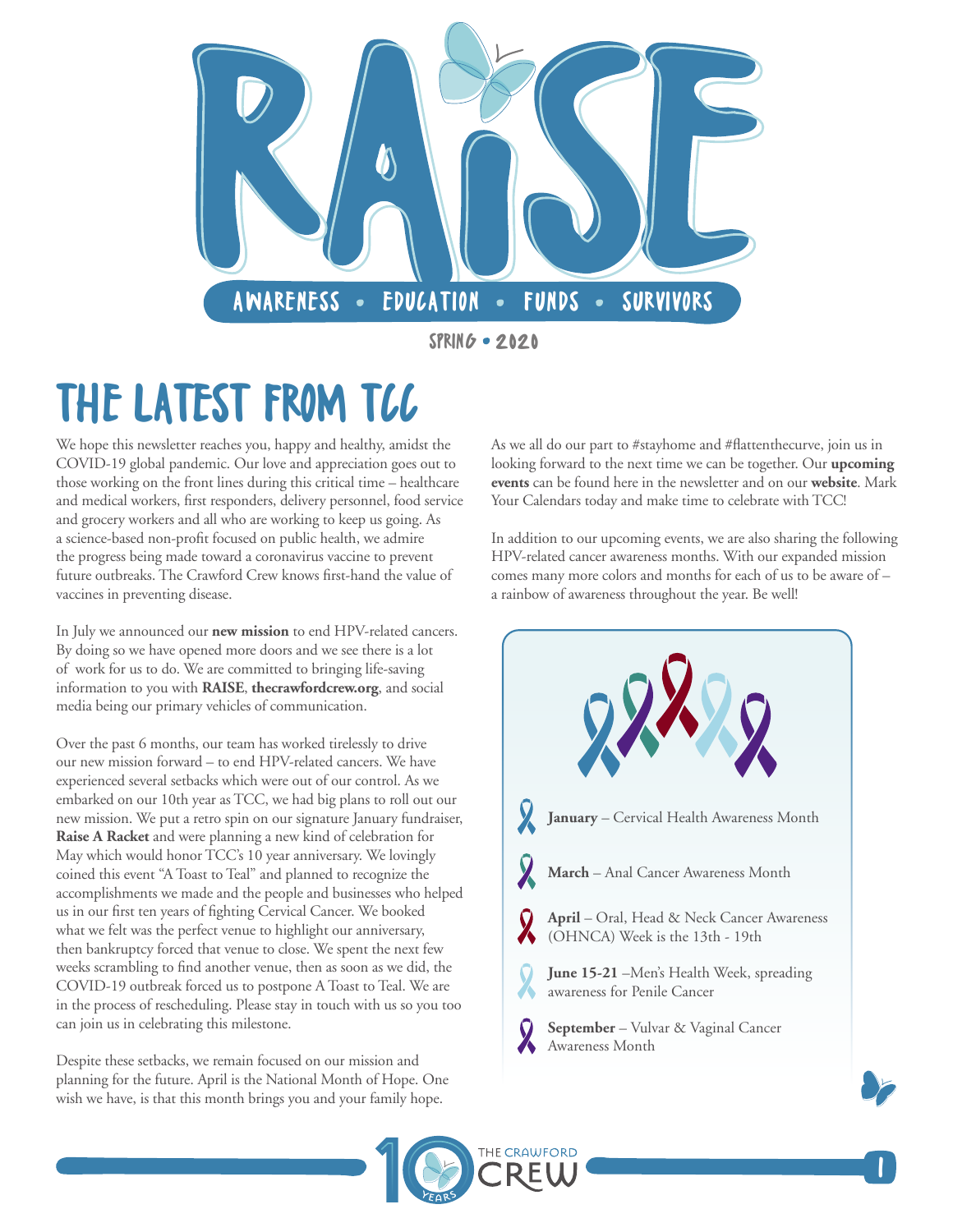## GET EDUCATED! HPV: A major etiologic agent of head and neck cancer

*Keisha Burnett, Linda L. Williford Pifer • Aug 22nd, 2019*

*Article was reformatted to align with this publication. To read the full article, go to:* **<https://www.mlo-online.com/disease/hpv/article/21093420/hpv-a-major-etiologic-agent-of-head-and-neck-cancer>**

When American actor and producer Michael Douglas publicly announced in 2010 that his "throat" cancer was "probably" the result of having engaged in oral sex, his family and fans reeled with shock.<sup>1</sup> However, Douglas is to be lauded for giving the world a desperately needed wake-up call to the unpleasant fact that high-risk human papillomaviruses (HPVs) are not at all fastidious about which mucous membranes they can and will invade. In fact, the prevalence of oropharyngeal cancer among men has steadily risen more than 300 percent in the past 40 years.2 Although tobacco and alcohol are contributory causes, controlled studies reveal that the primary blame rests upon HPV.

HPVs consist of more than 200 related DNA-containing strains that are the etiologic agents of everything from non-cancer-causing warts, to dangerous high-risk varieties such as strains 16, 18, and many more. HPVs are the most commonly sexually transmitted infection (STI) in the United States, today. High-risk HPVs are readily transmitted by vaginal, oral, and anal sex. Although barrier protection ameliorates the risk, it does not eliminate it entirely.<sup>4</sup> HPV can be transmitted directly by skin-to-skin contact, thus any skin infected with HPV is directly "contagious."5

HPV infection is extremely common, and the Centers for Disease Control and Prevention (CDC) estimates that around 79 million Americans are now infected with the virus. About 14 million more are added to this number each year. Of these, 19,400 women and 12,100 men are projected to develop cancer. In fact, it is estimated that the majority of sexually active Americans will at some time during their lives contract HPV if they do not receive the vaccine at the recommended ages.<sup>6</sup> Of the vast number of HPV types, only 14 are known to be linked to a high prevalence of neoplasia and these are types 16 and 18. Most of the HPVs which do not cause malignancy are kept under control by the immune system.

HPV vaccine is recommended by the FDA for everyone from age nine to 45 with young boys and girls beginning vaccination at around age 11. Women are advised to remember their important prophylactic yearly cancer screening visit.

HPV lesions and cancers can occur in the mouth, throat, at the base of the tongue, vulva, vagina, penis, and anus. The HPV virus is altogether different from herpes, which is also a virus, and which can likewise be transmitted by vaginal, oral, and anal intercourse.

Head and neck cancers can arise in the following regions: Oral cavity including the tongue, salivary glands, and the larynx. They may be found in the nasal cavity including the paranasal sinuses. Malignant lesions can also arise in the pharynx including the nasopharynx, oropharynx, and hypopharynx.7 HPV infects the squamous cells that line these organs and also those of the genital tract. Oropharyngeal cancer has become the most common HPVrelated cancer in the U.S. and the number of cases being diagnosed each successive year is increasing.<sup>8</sup>

HPV-related cancer symptoms can include hoarseness or a change in voice quality, problems with swallowing, a lump in the neck or a sore in the mouth, a sore throat or earache that does not resolve with time, or a bleeding nose, mouth, or throat that occurs intermittently.7 Vocal cord or glottis cancer has been very much on the rise in patients under 40 who have never smoked. In these patients, hoarseness was one of their most prominent symptoms. High-risk HPV was found in 100 percent of patients fitting this clinical profile in one study.<sup>9</sup>

In conclusion, we have made vast progress with HPV and stripped bare many of its ugly and very deadly secrets. We have become open to discussing HPV, removing it as a "taboo" topic, cloaked in ignorance. We're now armed with a powerful weapon capable of

# BE INFÖRMED!

**In honor of Oral, Head and Neck Cancer Awareness Week, here are a few facts that TCC wants you to know. For the full list, go to [https://www.enthealth.org/](https://www.enthealth.org/be_ent_smart/50-facts-about-oral-head-and-neck-cancer/) [be\\_ent\\_smart/50-facts-about-oral-head-and-neck-cancer/](https://www.enthealth.org/be_ent_smart/50-facts-about-oral-head-and-neck-cancer/)**

1. In the U.S., a new head and neck cancer case is diagnosed every 10 minutes, and a person dies from this disease every 45 minutes.

- 2. Annually in the U.S., over 10,000 new cases of oral, head and neck cancer can be attributed to a particular strain of HPV.
- 3. HPV is responsible for the rise in cancers of the oropharynx (tonsils and base of tongue) in younger non-smokers, and is related to oral sex. The more oral sex partners that someone has, the greater the risk of HPV cancer.

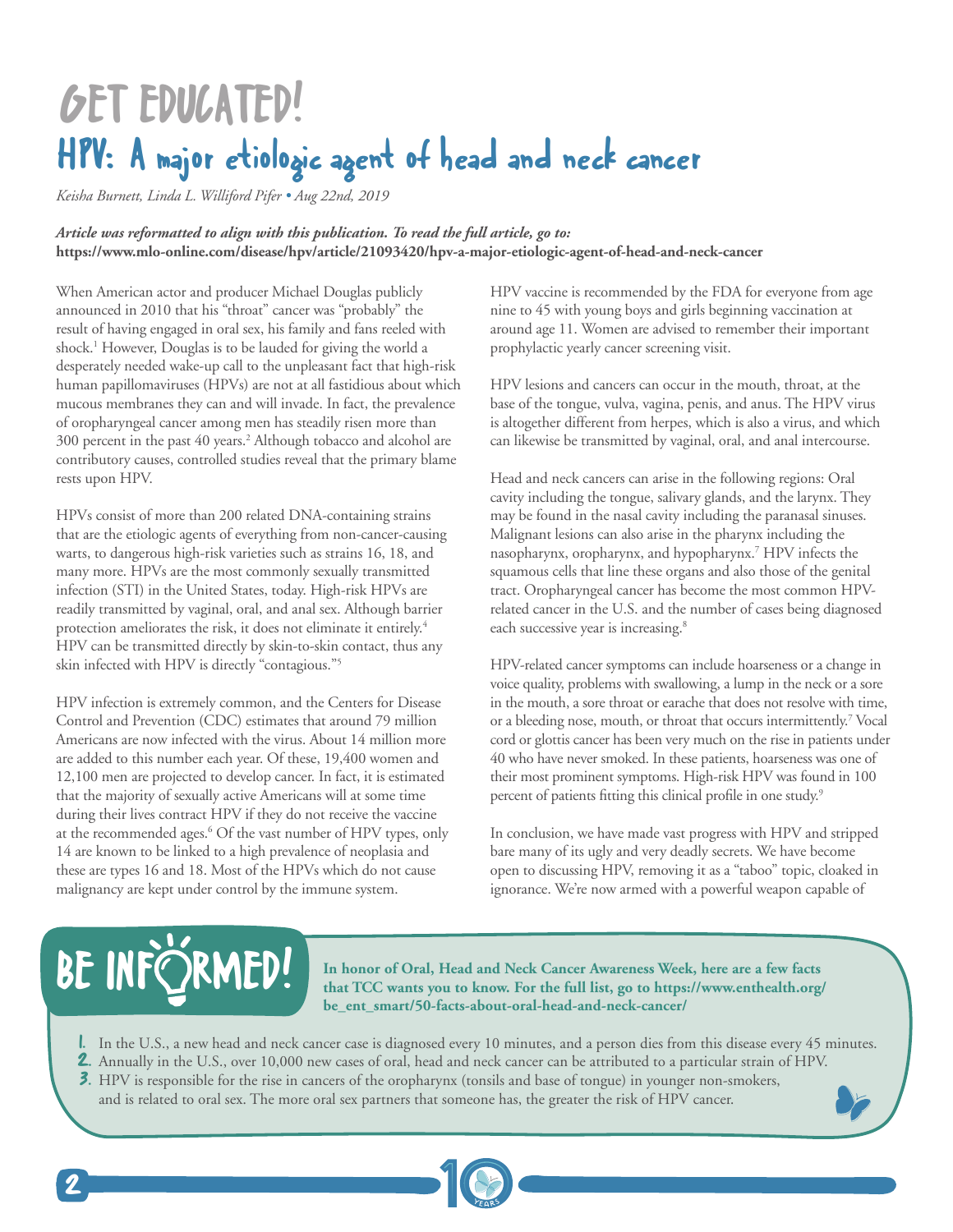bringing it under control. It must be wielded aggressively for the protection of young people before they are ever exposed to the virus. We must educate parents, young people, and all who might derive benefit from immunity to the most dangerous strains of HPV. We have nothing to lose but a very deadly form of cancer itself, and many years of healthy life to gain.

#### **REFERENCES**

- *1. The Oral Cancer Foundation. https://oralcancerfoundation.org/people/artsentertainment/michael-douglas/. Accessed July 18, 2019.*
- *2. Vice. https://www.vice.com/en\_us/article/mbpxjb/why-it-matters-if-hpvcaused-your-head-or-neck-cancer. Accessed July 18, 2019.*
- *3. D'Souza G, Cullen K, Bowie J, Thorpe R, Fakhry C. Differences in Oral Sexual Behaviors by Gender, Age, and Race Explain Observed Differences in Prevalence of Oral Human Papillomavirus Infection. Published online 2014 Jan 24. doi: 10.1371/journal.pone.0086023*
- *4. Condoms and STD's: Fact Sheet for Public Health Personnel. www.cdc.gov. Accessed July 18, 2019.*
- *5. American Sexual Health Association http://www.ashasexualhealth.org/stdsstis/ hpv/fast-facts/. Accessed July 18, 2019.*
- *6. National Cancer Institute. https://www.cancer.gov/about-cancer/causesprevention/risk/infectious-agents/hpv-and-cancer?redirect=true%20OPC%20 increasing. Accessed July 18, 2019.*
- *7. Head and Neck Cancer Alliance. https://www.headandneck.org/hpv-headneck-cancer/. Accessed July 18, 2019.*
- *8. Husain N. and Neyaz A. Human papilloma virus associated head and neck squamous cell carcinoma: controversies and new concepts. J. Oral Biol Cranio Fac Res. 2017 Sep-Dec. 7(3): 198-205. Doi: 9.*
- *9. Scheffner, M. Werness, BA, Huibreagtse, et al. The E6 oncoprotein encoded by papillomavirus types 16 and 18 promotes the degradation of p53. Cell:63:6, 1129-1136, 1990.*



PhD, MPH, CHES

# PARTNERS IN ACTION, Q#A

MEET DR. ROBERT BRAUN, PHD, MPH, CHES Otterbein University, Associate Professor, Health and Sport Sciences Public Health Education Program Coordinator

Dr. Robert Braun is TCC 's liaison at **[Otterbein University](https://www.otterbein.edu/)**. Our partnership connects us to several opportunities to educate the student body including student health fairs. In addition, Dr. Braun tailored a unique internship program for students in the **[Public Health Education \(PHE\) major](https://www.otterbein.edu/programs/bachelor-of-arts-public-health-education/)**. This year's intern

is Stephanie Hull, a senior graduating in May with her Bachelor of Arts degree in Public Health Education. She's been a great asset to The Crawford Crew and we are going to miss her!

#### *What is your role at Otterbein University?*

I teach most of the core classes, advise and mentor these students, work on research projects and presentations with them, and manage all internships. I have been at Otterbein since 2011.

#### *How did you first become involved with The Crawford Crew?*

I met Diane about five years ago when we were introduced by a mutual friend to present the documentary, **[Someone You Love: The HPV](https://thecrawfordcrew.org/hpv-epidemic-video/) [Epidemic](https://thecrawfordcrew.org/hpv-epidemic-video/)** on our campus. We instantly hit it off and she hasn't been able to get rid of me since. She and TCC have attended Otterbein's annual Sexual Health Fair in conjunction with National Health Education Week and our Student Health Fair during Minority Health Month. I love working with Diane and look forward to working with her on more innovative programs.

#### *Why is the internship experience important for college students, specifically those in the health sciences?*

For three and a half years, my students learn theory, concepts, and topics. Most classes have an experiential component so students can practice what they learn in a community setting. However, the internship is still one of the most important parts of this major. Our internship is approximately 252 hours of field experience spread out over a semester. This equates to a 16-18 hour/week internship. An internship offers students an immersive experience that they do not otherwise get in a classroom setting. As an added bonus, students can network and hone their skills while trying to figure out where they want to work post-graduation.

#### *What advice would you give to college students considering an internship in public health?*

Hopefully, through course work and experiential learning, students will start to identify topics or issues that interest them most, or ignite their passion. I encourage them to do more research and to focus on businesses, nonprofits, sections within health departments,